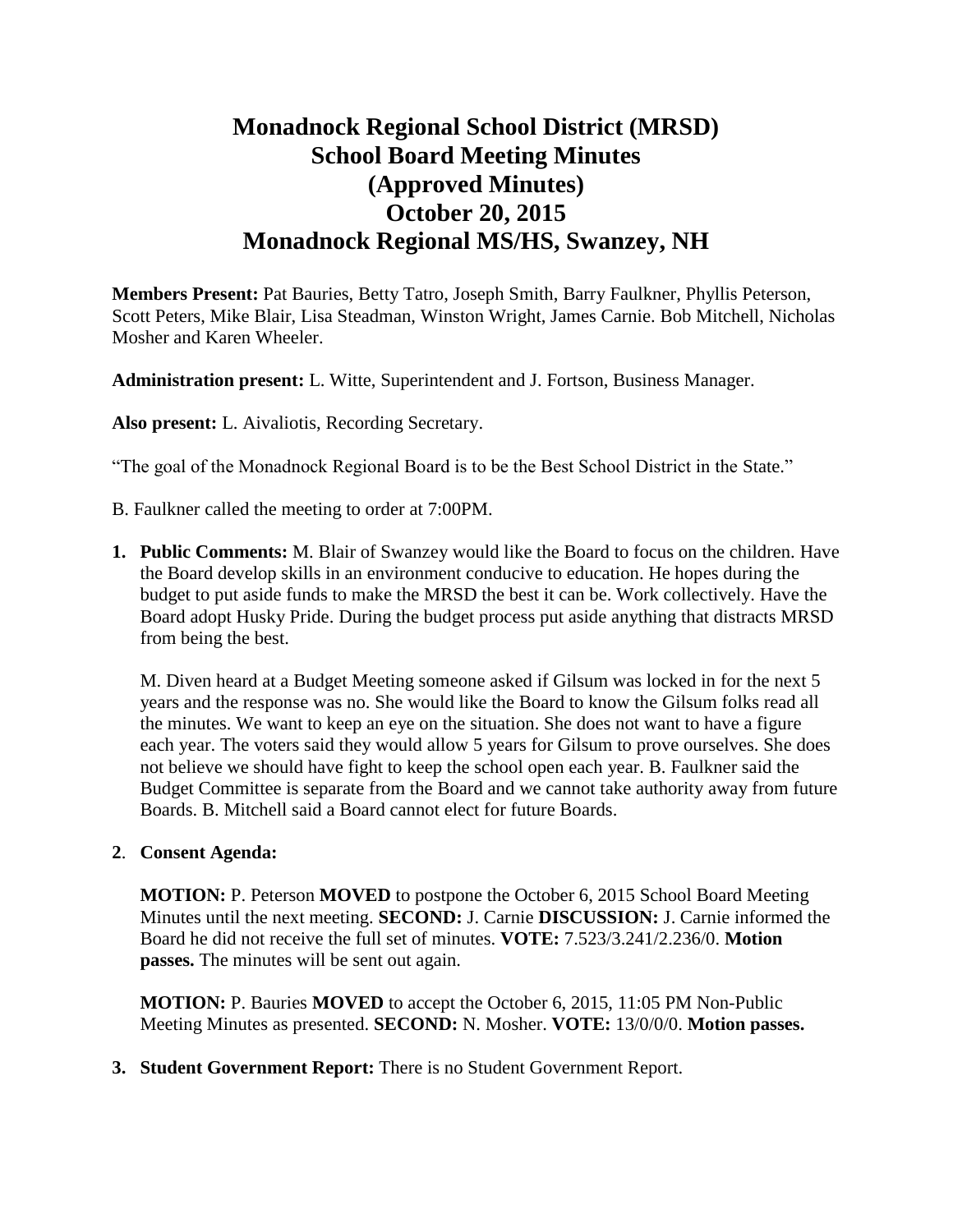#### **4. SUPERINTENDENT REPORT:**

 **a. BUSINESS MANAGER'S REPORT:** J. Fortson explained the DOE and the DRA have signed off on the apportionment financials. Every town will see a decrease in their taxes except Richmond as a result of the District. She has received the insurance rate, GMR of 7%. The Budget Books will be ready on Friday. They can be picked up at the SAU Building.

**b. Correspondence and Announcements:** L. Witte passed around the fund raiser calendar and updated the Board. L. Witte explained the Senior Class would like to go on an overnight field trip. They will travel on May 20-21, 2015. There will be 4 chaperons and they will be going white water rafting and zip lining. **MOTION:** P. Peterson **MOVED** to allow the Senior Class of 2015 to go on their field trip on May 20-21, 2015 as presented by L. Witte. **SECOND:** W. Wright. **VOTE:** 13/0/0/0. **Motion passes.** There will be an evacuation drill in the near future. The professional development went well. Cutler had 142 students participate in the National Walk to School Event. Mt. Caesar will host the Swanzey Fire Department for Fire Prevention Week. Troy will continue their lunch with the principal event. L. Witte saw some of the winners having lunch with the principal. Twenty-five students from Troy, Emerson, Cutler, Gilsum and the MS will attend the Youth Leadership Conference. L. Witte will participate in the Milford Accreditation Process. The Parent Forum slides for the Smarter Balance are on line. The React Club carved pumpkins. N. Richardson had an article on technology published in a magazine.

**5. BOARD CHAIR REPORT:** B. Faulkner explained items for the Board's agenda need to be at the SAU no later than noon on Wednesday before the meeting. P. Bauries asked if the question on a negotiated contract was answered. B. Faulkner said he has a copy of the signatures of people who signed the Monadnock United Resolution. P. Bauries would like a copy. B. Faulkner explained the process of moving the question. He said if something is incorrect you can raise a point of order. Termination of debate means everything on the floor is erased. In most cases closing debate would mean everything under that item. P. Bauries would hope the Chair would make it perfectly clear to ask the motion maker what is the intent.

## **6. SCHOOL BOARD COMMITTEE REPORTS:**

**6a. Budget Committee:** B. Mitchell reported the committee has not met and is scheduled to meet on October 31, 2015 at 8:00 AM. This is a joint meeting with the Board. J. Carnie asked who will be running the meeting. W. Wright commented the chairs usually alternate each year.

**6b. Community Relations Committee:** M. Blair reported the CRC met and reviewed the "Suggestion Box" which the committee would like to launch in November. The committee discussed the School Lunch Policy which will be implemented on December 1, 2015. The committee was updated on the Round Table Discussions and the group will reach out to Gilsum, Mt. Caesar and to the MS/HS after they finish the Endicott Survey. L. Witte would like to develop a plan to update the Strategic Plan. The Smarter Balanced results will be available on Novovember 12, 2015. The CRC will hold a work session to develop a plan for the various mechanisms to communicate to the public. The committee will invite a few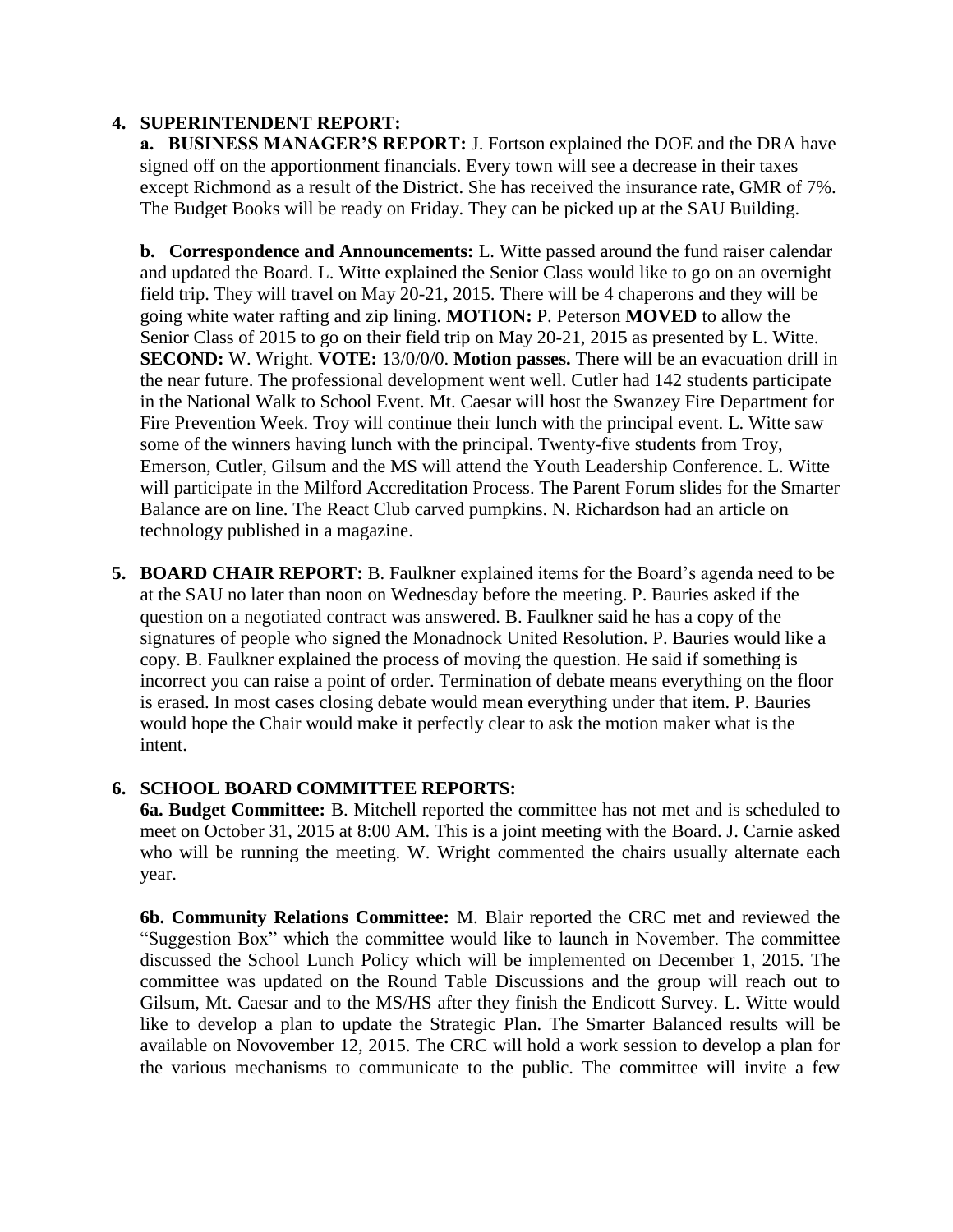members of the Monadnock United to review the items and to see which items have been addressed. J. Carnie would like a copy of the Resolution and the signatures.

 **6c. Education and Technology Committee:** P. Bauries reported the committee will be meeting on October 27, 2015 at 6:30 PM.

 **6d. Finance and Facilities Committee:** J. Carnie explained the committee met on October 13, 2015 and received a report on the fund balance and where the surplus came from. Cutler and Mt. Caesar presented their budgets to the committee. Gilsum and MS/HS will present on October 27, 2015 at 5:00 PM.

**6e. Policy Committee:** M. Blair reported the committee will be meeting on October 27, 2015 at 5:00 PM. M. Blair explained the changes to Policy IGAF. This policy allows a PE waiver to those who participate in school sports after one semester of PE has been taken. Policy BDE is changing the name of the Sports Committee to the Extra-Curricular Committee.

**6f. Extra-Curricular Committee:** M. Blair reported the committee has not met. He explained the NHIAA did not approve the JV and Varsity for the Cooperative Ice Hockey Team with ConVal.

**6g. Negotiations:** P. Bauries reported the committee is meeting almost on a weekly basis. She said they are getting close to a contract.

**6h. Ad HOC STEAM:** P. Bauries reported the committee is scheduled to meet on October 21, 2015 at 5:00 PM.

**6i. School Safety and Discipline Committee:** J. Smith reported the committee will be meeting on October 21, 2015 at 6:00 PM. N. Mosher, L. Witte and W. Wright will not be able to attend the meeting.

**6j. Cheshire Career Center:** W. Wright reported the CCC has not met.

N. Mosher asked what committee has the organizational chart. The Policy Committee has the chart.

## **7. OLD BUSINESS:**

**a. Policy IGAF Physical Education: MOTION:** J. Smith **MOVED** to accept Policy IGAF Physical Education as amended. **SECOND:** P. Peterson. **VOTE:** 13/0/0/0. **Motion passes.** 

**Policy BDE Committees and Delegates: MOTION:** M. Blair **MOVED** to accept Policy BDE Committee and Delegates as amended. **SECOND:** P. Peterson. **VOTE:**  10.804/2.196/0/0. **Motion passes.** L. Steadman suggested the policies being voted on should be in the packets**.**

## **8. NEW BUSINESS:**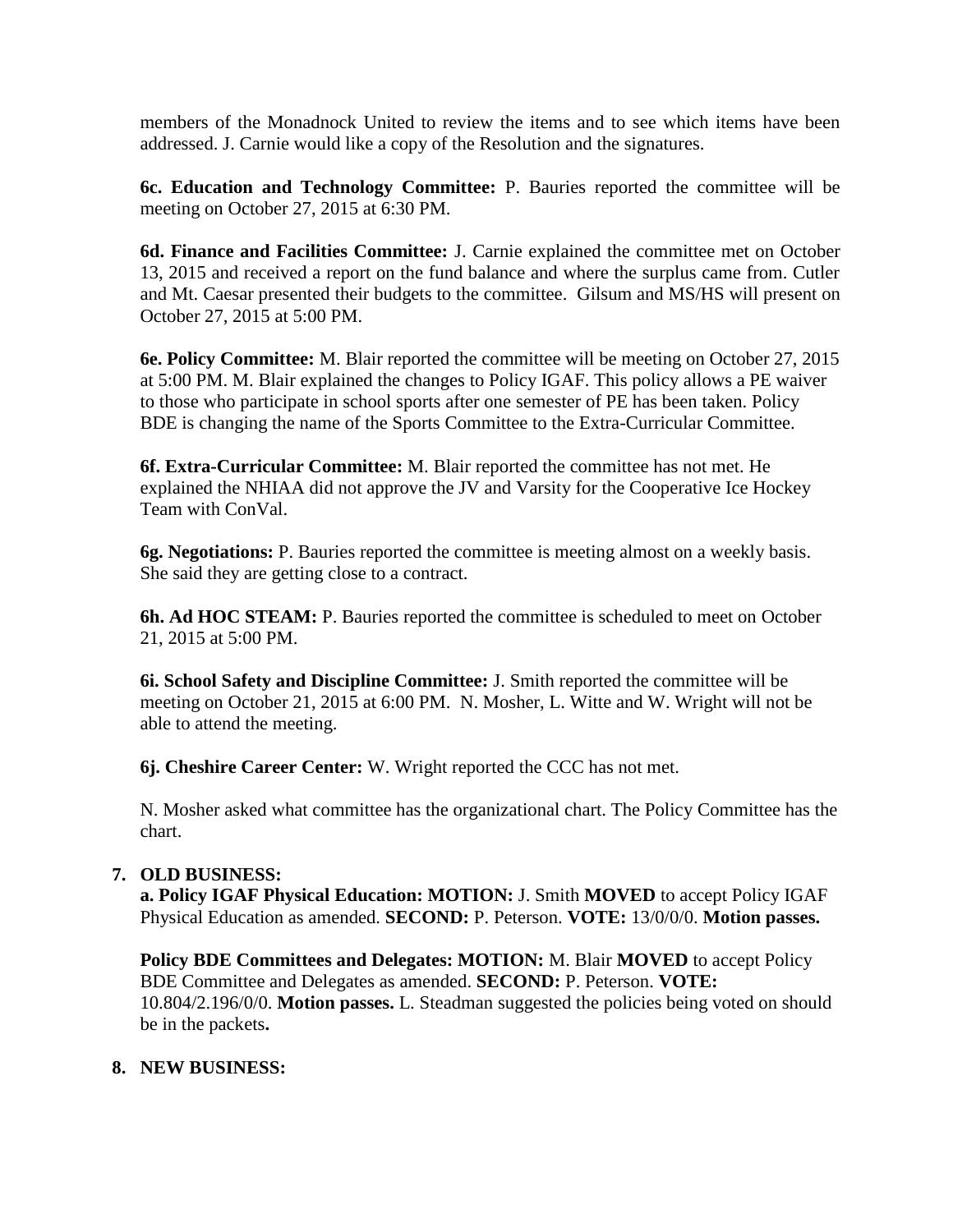**a. MOTION:** B. Tatro **MOVED** to accept the manifest in the amount of \$1,194,907.45. **SECOND:** W. Wright **VOTE:** 13/0/0/0. **Motion passes.**

**b. Other New Business as may come before the Board: SRO:** N. Mosher asked if the SSO is in the budget and if the Board voted on the SRO. B. Faulkner said he felt the SRO was voted in place of the SSO. **MOTION:** N. Mosher **MOVED** to include the SSO in the 2016- 2017 school budget**. SECOND:** B. Tatro. **DISCUSSION:** N. Mosher spoke in support of the SSO. He said there are issues that need to be addressed by the SSO not the SRO. He would like to see the SSO available to the other schools. K. Wheeler asked L. Witte what she thought. L. Witte said she does see the merits. There is a distinction in roles. J. Fortson would like a budget number for the SRO. P. Peterson said there will be a lot of questions about the SRO and SSO. There is no homework and no details. P. Peterson said if the Board is going to bring forth a motion you would hope information would be available. We have not spoken to the Chief of Swanzey. L. Steadman agrees with the team approach. There are other Districts that have the same. **MOTION:** J. Carnie **MOVED** to amend the motion and request the funding for the SRO be a warrant article instead of in the 2016-2017 school budget. **SECOND: Motion fails for lack of a SECOND.** J. Smith said the Chief is on vacation and was not able to speak to J. Smith. J. Smith has invited the Chief to the Safety Meeting on October 21, 2015. J. Carnie commented there is no dollar figure. W. Wright said a warrant is a good idea. P. Peterson is not against the position but she would like the facts. **VOTE:**  12.243/0/.757/0. **Motion passes.** 

**MOTION:** M. Blair **MOVED** to accept the nomination of M. Blair, S. Peters, B. Mitchell, B. Tatro and W. Wright to the Technology Committee. **SECOND:** N. Mosher. **DISCUSSION:** P. Bauries said it was a motion from the Education Committee to separate the two committees because it is difficult to get through the entire agenda and technology has a part in every committee. **MOTION:** P. Bauries **MOVED** to amend Policy BDE and have Technology deleted as a separate standing committee. This is a first read. **SECOND:** N. Mosher. **DISCUSSION:** L. Steadman said it seems the amendment changes the motion. B. Faulkner said it is in order. M. Blair said there are a number of technology issues. This should be a standing committee. He would suggest sending this back to policy. B. Mitchell said the Education/Technology Meetings have gotten the short end of the stick. The technology items had to be put on the next agendas. N. Mosher said at the last meeting we had a long meeting and did not get through all of the items. J. Carnie commented historically Technology had been an Ad Hoc Committee. Due to the shortage of members the Education and Technology Committees were combined. M. Blair said the committees were combined because of identical membership. There are a number of issues for the Technology Committee to work on. We are spending 40 minutes on an item that could be easily resolved. M. Blair said technology was an Ad Hoc to the focus on the Chromebook pilot. P. Bauries said the intent is not to do away with technology but to make it available to all the committees. W. Wright will vote against the motion. N. Mosher said it is more efficient to separate the two committees. B. Tatro would agree. **VOTE on first read:**  1.335/10.590/1.075/0. **Motion fails.** J. Carnie said there are several issues about the conflict of interest. He does not want to see it. If so there will be appropriate actions. **MOTION:** N. Mosher **MOVED** to amend the motion and not to include the appointments as part of this committee. **SECOND:** There is no second. **Motion fails for lack of second. VOTE on**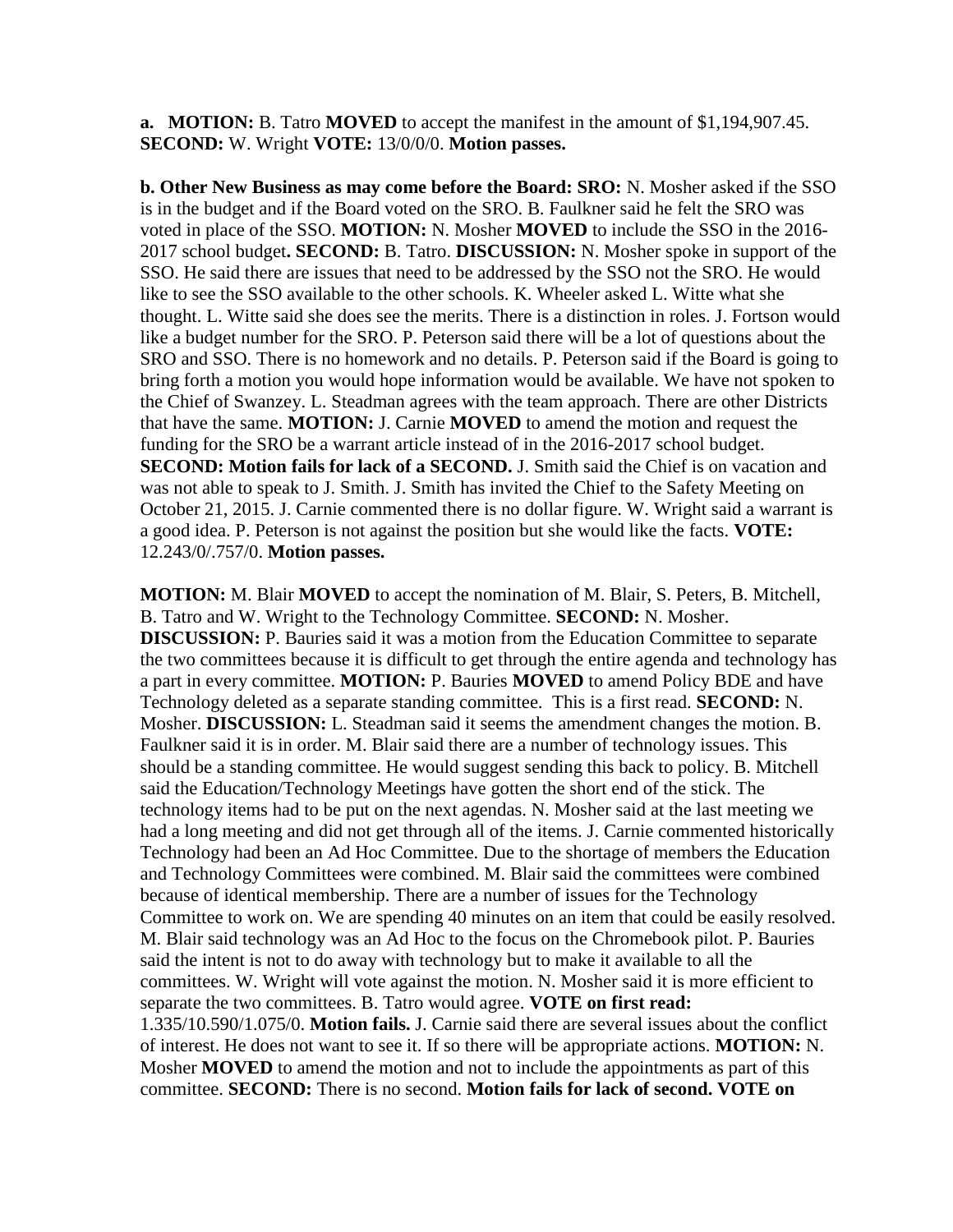**nominations:** 10.804/2.196/0/0. **Motion passes.** B. Faulkner would ask M. Blair to schedule a meeting for Technology.

**MOTION:** L. Steadman **MOVED** if there is overlap of 3 or more members of a committee they are not allowed to meet concurrently. **SECOND:** B. Tatro. **DISCUSSION:** L. Steadman explained her reasoning. **MOTION:** K. Wheeler **MOVED** to amend and not allow the committee meetings to overlap. **SECOND:** N. Mosher. **DISCUSSION:** P. Bauries asked for a point of order. She said this was not on the agenda. L. Steadman said October 27, 2015 does impact dates and times. N. Mosher said he agrees this is a policy change. B. Faulkner said the motion is in order. J. Carnie would disagree with the way it is phrased. L. Steadman had asked to reschedule the Finance Meeting. J. Carnie agrees with no overlap but the Finance Committee had been scheduling the principals every two weeks. The Finance Committee is scheduled for October 27, 2015. **MOTION:** P. Bauries **MOVED** to postpone this discussion until the next meeting. **SECOND:** J. Carnie. **VOTE:** 7.887/4.115/.998/0. **Motion passes.** M. Blair will postpone the October 27, 2015 Policy Committee Meeting.

L. Steadman informed the committee she will have to resign from the Finance and Facilities Committee. K. Wheeler commented the members on the individual committees need to be updated on the website.

### **9. Setting Next Meeting's Agenda:**

- **1. De-leveling Discussion**
- **2. CRC to present Round Table Feedback**
- **10. Public Comments:** S. Peters commented the Board spent 70 minutes talking about themselves. The public is losing interest we need to set the motives on the kids.

N. Mosher said there are 6 different towns and opinions. It is not simple to say we will all agree and go in the same direction.

K. Wheeler did not feel comfortable with how things are moving regarding the Board.

J. Fortson of Swanzey supports both the SRO and the SSO. She appreciates the discussion for the next meeting on de-leveling.

#### **B. Faulkner called for a 10 minute recess.**

- **11. 9:31 PM Motion to enter into Non-Public Session under RSA 91-A:3 II (b) Hiring of a Public Employee: MOTION:** S. Peters **MOVED** to enter into Non-Public Session under RSA 91-A:3 II (b) Hiring of a Public Employee. **SECOND:** P. Peterson **VOTE:** 13/0/0/0. **Motion passes.**
- **12. 9:44 PM Motion to enter into Non-Public Session under RSA 91-A:3 II (c) Matters which, if discussed in public, would likely affect adversely the reputation of any person: MOTION:** P. Peterson **MOVED** to enter into Non-Public Session under RSA 91-A:3 II (c)